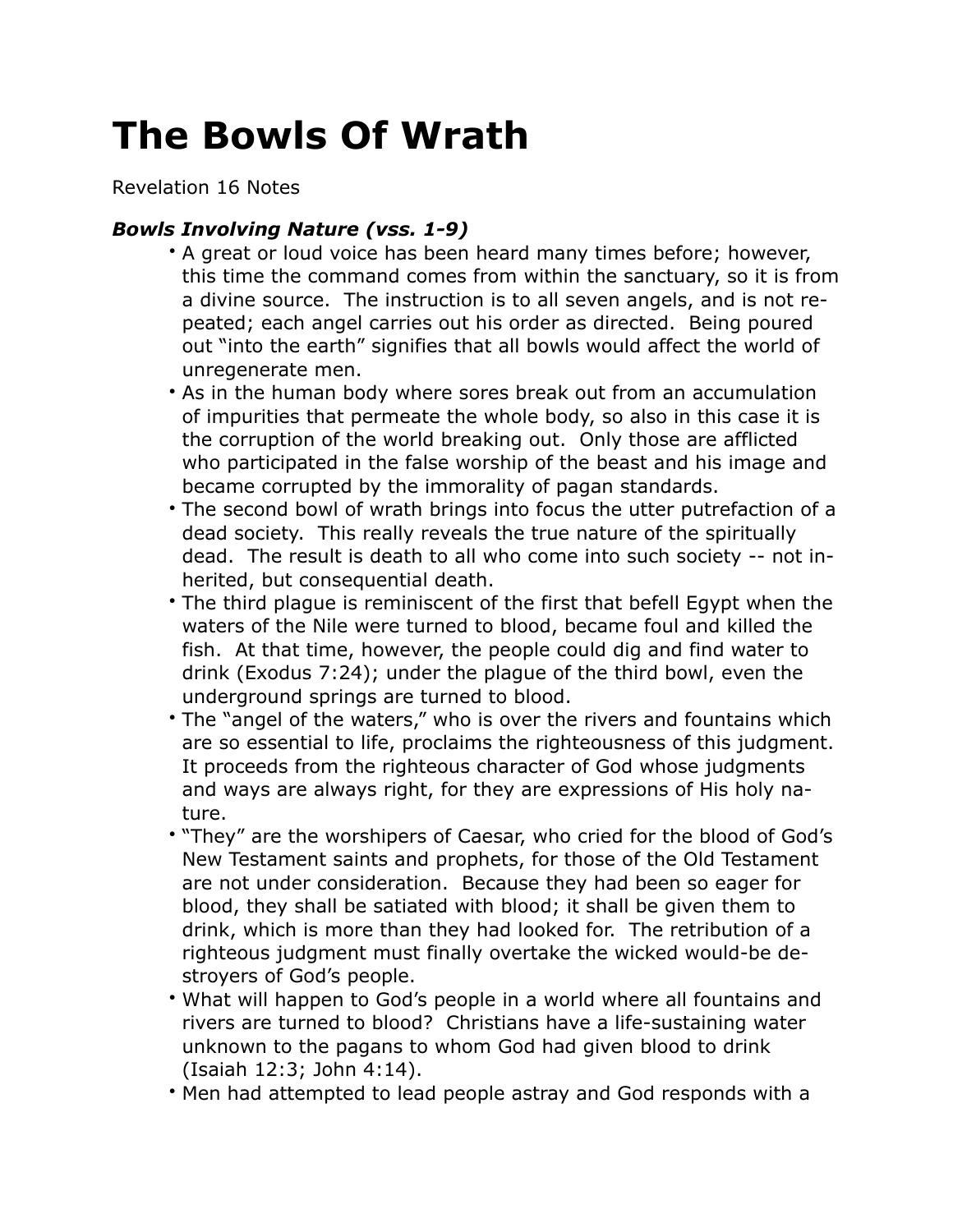scorching fiery judgment (cf. Isaiah 47:13-15; 50:11). In contrast to these, those who had suffered martyrdom at the hands of the heathen were where "neither shall the sun light on them, nor any heat"  $(7:16).$ 

• Instead of recognizing their sin and repenting, men added two additional crimes. Their failure to repent indicates that in these plagues the final judgment has not been reached, for then there is no opportunity for repentance.

## *Bowls Involving The Moral And Spiritual (vss. 10-21)*

- This throne was the seat of world power, which would have been thought of by the saints of John's day as the world rule from Rome. This throne should not be restricted to Rome only; for wherever world power is worshiped, there the beast has his throne. Instead of recognizing and acknowledging their own sins, they blasphemed God.
- The Euphrates mentioned in the sixth bowl is not a physical or geographical location; it symbolizes a barrier or deterrent to invasion, which is now removed. The "kings" are the forces gathered together as enemies of God's cause, mustered by the unclean spirits "to the battle of that great day of God Almighty" (vs. 14).
- John sees unclean spirits or messengers as frogs at work in the world. To the Egyptian, the frog was the symbol of the goddess Heqt, a goddess of resurrection and fertility. However. to a Jewish mind, such gods were "devils" (vs. 14), Satan's emissaries and inseparable from idolatry (9:20; 18:2; 1 Corinthians 10:20-21). These demons produce miraculous signs like the false prophet (13:13-14), and this connects their activity to the deception of the earth's kings. Their croaking probably symbolizes confusion.
- Their "signs," though, were not real miracles, for neither Satan nor his helpers can work a real miracle (12:1; 13:13-14). Since Christians had been warned (Matthew 24:24; 2 Thessalonians 2:9; 1 Timothy 4:1), only unbelievers would succumb to such delusions. "The great day of God Almighty" is a day of judgment, but not the final or ultimate judgment, for there will be no battle fought at that time -- all will be over.
- The idea of coming as a thief had been spoken by the Lord during His ministry to encourage constant watch and preparedness for His coming (Luke 12:39-40). The present tense, "watches" and "keeps," indicates a constant conflict necessitating a daily watchfulness; one must continuously be on guard. In the midst of the scene of the gathering army and decisive battle, there is a parenthetical warning and exhortation to the saints not to be deceived or led astray by what is taking place.